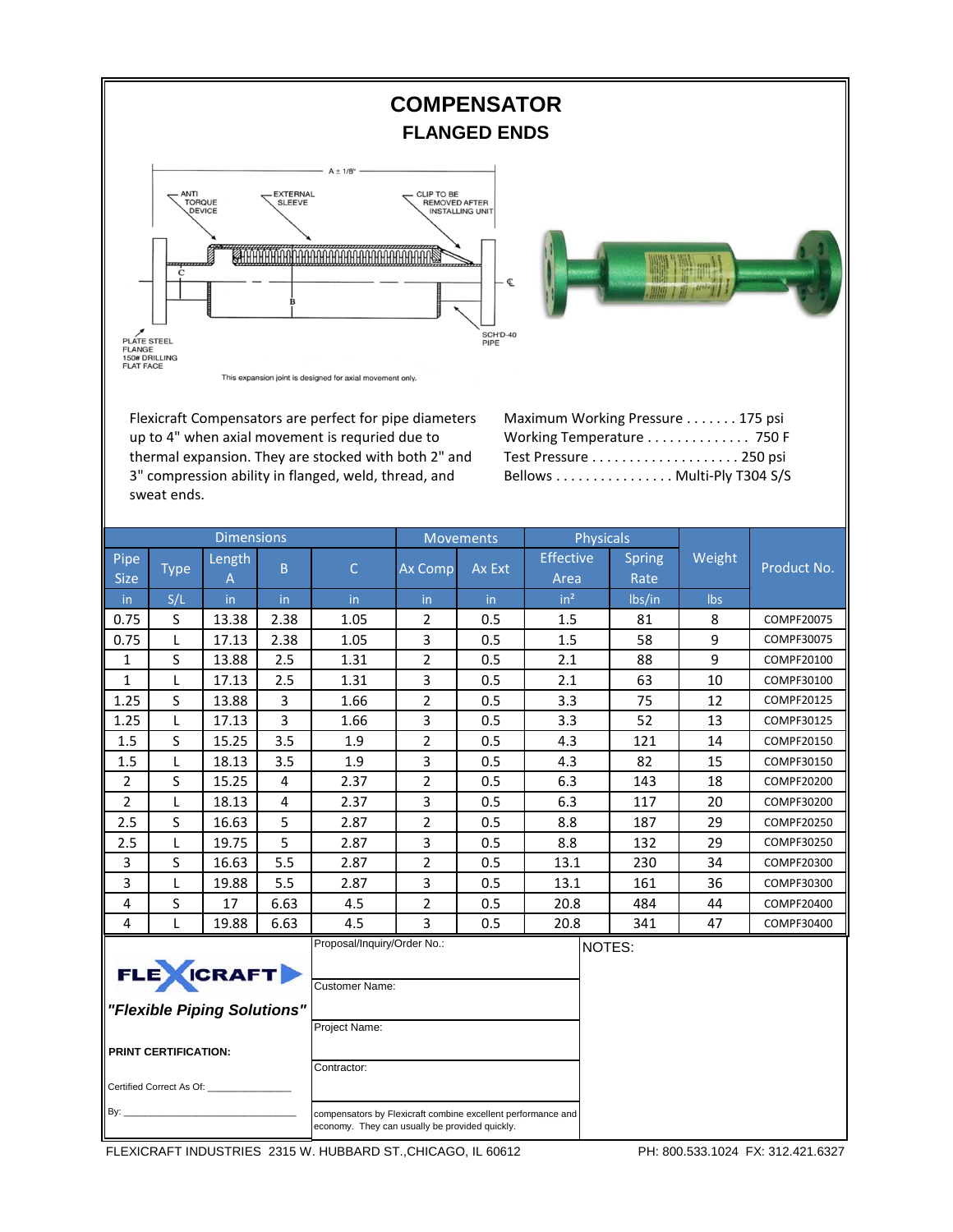

FLEXICRAFT INDUSTRIES 2315 W. HUBBARD ST.,CHICAGO, IL 60612 PH: 800.533.1024 FX: 312.421.6327